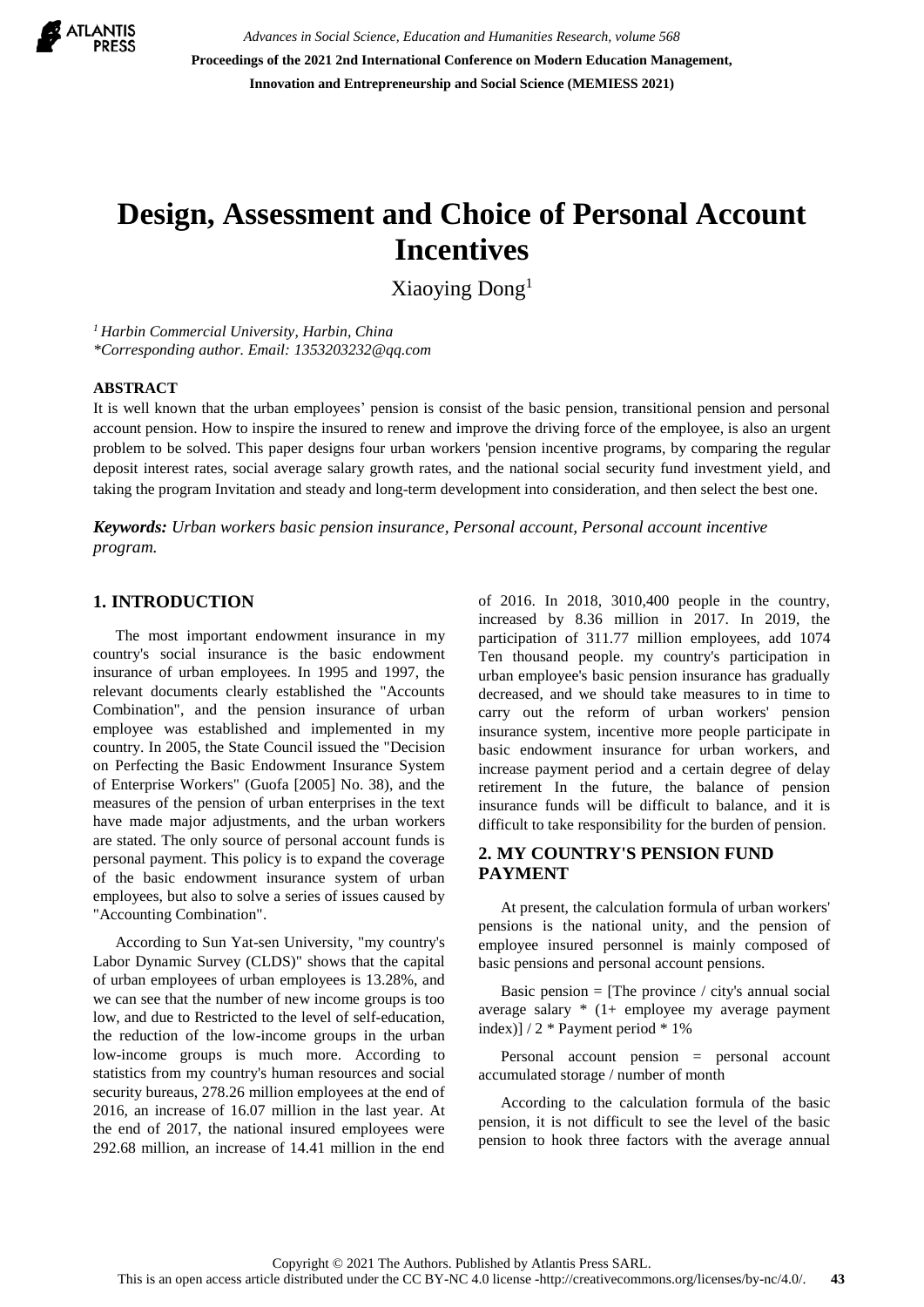payment index of the province / city, the average payment index and payment of the employees. Personal account pension is related to the total number of stores and number of months, and the accumulated storage of personal accounts is to be divided into personal accounts in accordance with 8% of the employee payment base. In order to calculate a interest rate according to the individual account accounting interest rate published by the Ministry of Tires, which is unified annually.

At present, there is only the incentive plan for the basic pension insurance of urban workers. From January 1, 2015, according to the "General Office of the People's Government of Jilin Province on the improved urban workers' basic pension insurance." Notice "(Ji Zheng Office Ming Power [2015] No. 11), for the new to receive basic pension conditions, I have more than 20 years of actual payment period, mainly two adjustments: first is in the original basic pension The proportion of the basic pension is increased by year. Second, the transition coefficient of transitional pension is raised from 1.2% to 1.4%. The proportion of the basic pension is adjusted as shown in the following table: The accumulated payment period of employees arrived 21- 25 years, an increase of 0.15% per year. The accumulated payment period is 26-30 years, an increase of 0.2% per year; the accumulated payment period is 31 years and more, an increase of 0.25% per year.

For the payment of personal accounts, my country has not yet proposed specific programs, only uniform and adjustment of accounting interest rates for personal accounts. In 2016, the state human society and the Ministry of Finance announced that the accounting rate of pension individual accounts was as high as 8.31%, 2017, 2018, 2019, 2020, account interest rates were 7.12%, 8.29%, 7.61%, 6.04%, these individuals. The account is far higher than the complimentary bank deposit financial interest rate. The accounting interest rate of personal accounts should mainly consider factors such as social average wage growth and balance of balance of pension funds, and then adjust it through reasonable coefficients, so that the accounting interest rate of the individual account shall not be lower than the bank periodic deposit rate. However, this annual release of unified personal account accounting interest rates, although there is currently a large excitation, personal account accounting interest rate is too high, and it is difficult to maintain the balance of balance of funds in the future, and this unified Accounting interest rate lacks incentives for long-term payment.

At present, it is highly incentive, but the personal account accounting interest rate is too high. It is difficult to maintain the balance of balance of funds in the future, and this unified accounting interest rate is lacking incentive for long-term payment.

# **3. DESIGN OF PENSION PERSONAL ACCOUNT PAYMENT INCENTIVE PLAN**

According to the basic pension payment incentive plan proposed by Jilin Province, this paper draws on the idea of pensions, from the year of segmentation gradient, starting from the interest rate of individual accounts, and design four personal account payment incentives according to the payment period.

The payment incentive program for personal accounts is mainly to take a segmentation value for the accounting interest rate of the individual account. According to the "State Council's decision to establish a unified enterprise employee's basic endowment insurance system, the accounting rate of personal accounts is required every year. The interest rate calculation interest rate will be calculated from the bank's class deposit rate. According to 2021, China's six state-owned banks have a average annual interest rate of 2.04% for the average annual interest rate of 2.04%, in five years as a gradient, divided into 1-5 years, 6- 10years, 11-15years, 16 - 20years , 21-25 years, 26- 30years, 31-35years, 35-40years, 41 years of nine gradients, the program will gradually improve the accounting rate of personal accounts at 0.4%, and the program is 0.6 % Proportion gradually improves the accounting interest rate of the personal account, and the program three gradually improves the accounting interest rate of the personal account with a ratio of 0.8%, and the plan is gradually improved by 1% scale to improve the accounting interest rate of the personal account. The specific scheme is Table 1. In this way, as the payment time is longer, the higher the accounting rate of the personal account, the higher the pension treatment obtained after the employee retirement.

**Table 1.** Personal account accounting interest rate scheme design

| Years      |                | Pr  |         | Pr  |        | Pr  |         | Pr  |
|------------|----------------|-----|---------|-----|--------|-----|---------|-----|
| of payment | ogram1         |     | ogram 2 |     | ogram3 |     | ogram 4 |     |
| $1 - 5$    |                | 2.0 |         | 2.0 |        | 2.0 |         | 2.0 |
|            | 4              |     | 4       |     | 4      |     | 4       |     |
| $6 - 10$   |                | 2.4 |         | 2.6 |        | 2.8 |         | 3.0 |
|            | 4              |     | 4       |     | 4      |     | 4       |     |
| $11 - 15$  |                | 2.8 |         | 3.2 |        | 3.6 |         | 4.0 |
|            | $\overline{4}$ |     | 4       |     | 4      |     | 4       |     |
| $16 - 20$  |                | 3.2 |         | 3.8 |        | 4.4 |         | 5.0 |
|            | $\overline{4}$ |     | 4       |     | 4      |     | 4       |     |
| $21 - 25$  |                | 3.6 |         | 4.4 |        | 5.2 |         | 6.0 |
|            | $\overline{4}$ |     | 4       |     | 4      |     | 4       |     |
| $26 - 30$  |                | 4.0 |         | 5.0 |        | 6.0 |         | 7.0 |
|            | 4              |     | 4       |     | 4      |     | 4       |     |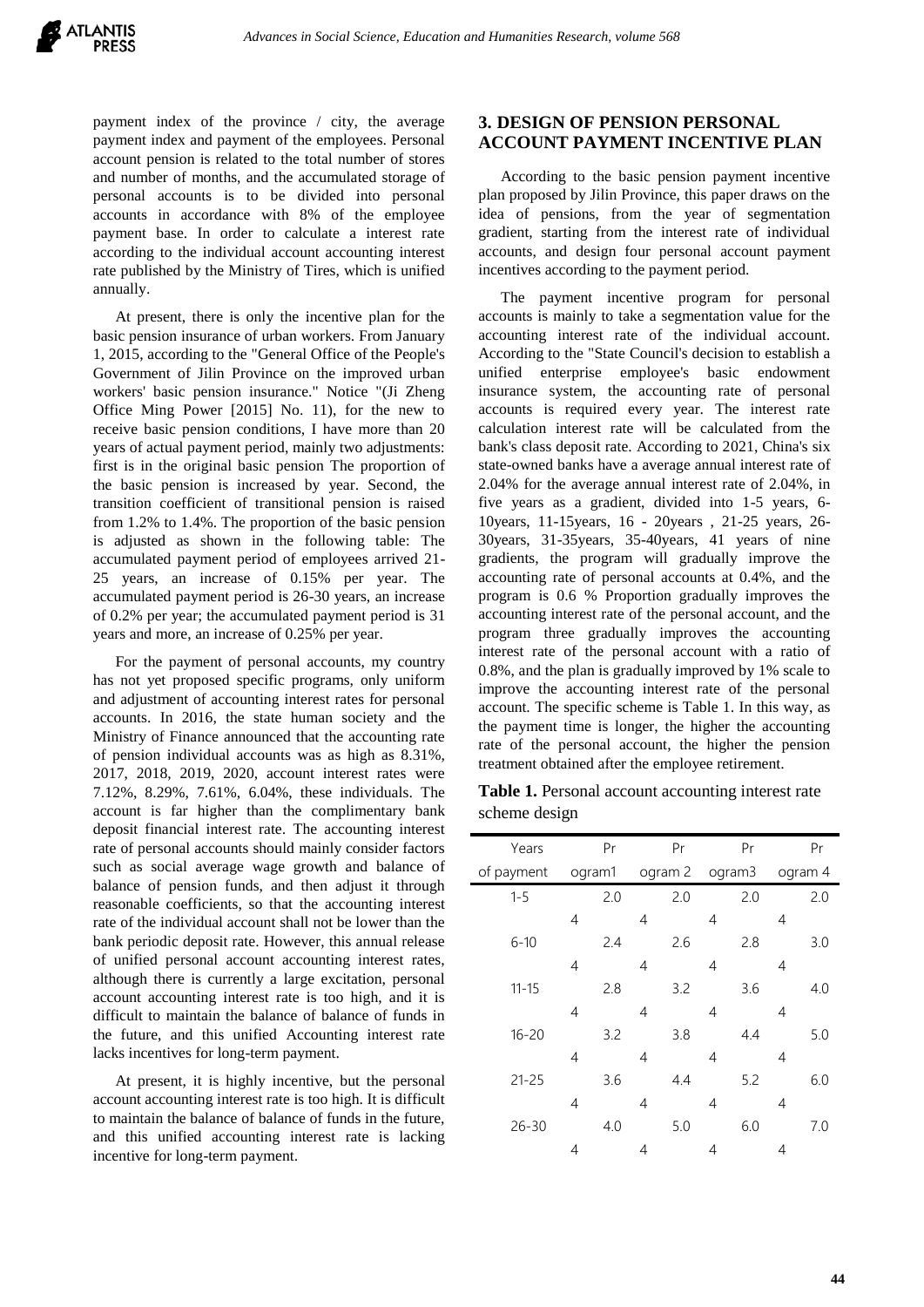|           |   |     |   | Table I, cont |   |     |    |     |
|-----------|---|-----|---|---------------|---|-----|----|-----|
| $31 - 35$ |   | 4.4 |   | 5.6           |   | 6.8 |    | 8.0 |
|           | 4 |     | 4 |               | 4 |     | 4  |     |
| $35 - 40$ |   | 4.8 |   | 6.2           |   | 7.6 |    | 9.0 |
|           | 4 |     | 4 |               | 4 |     | 4  |     |
| $41 -$    |   | 5.2 |   | 6.8           |   | 8.4 |    | 10. |
|           |   |     |   |               |   |     | 04 |     |

Source: This article is calculated

# **4. EVALUATION OF THE PENSION PERSONAL ACCOUNT PAYMENT INCENTIVE PROGRAM**

In order to verify the various payment incentives, from the motivation and steady and long-term departure, this paper will compare the accounting interest rate, the social average wage growth rate, the social security fund investment yield, and the national social security fund investment yield. Thereby selecting a most reasonable payment incentive program.

According to Table 1, the average accounting rate of individual accounts in various years, the fifth year, for the decade, the fifteenth year, and the average value calculation of each program will be calculated, and the average accounting interest rate of the program is calculated. It the average accounting rate of program one was 2.84%, and the average accounting rate of program two was 3.24%, and the average accounting rate of program three was 3.64%, and the average accounting rate of program four was 4.04%.

### *4.1. Bank Regular Deposit Rate*

Select the bank's regular deposit rate as a test indicator because the employee participates in urban workers' pension insurance is also an investment behavior. If people receive the rate of return, people will choose to deposit the money into the bank, produce abandoned behavior. The average interest rate of the personal account is contrast to the six major banks regular deposit rate (Table 2).

**Table 2.** Six state-owned banks regular deposit interest rate Data

| Bank             |        |        |        |        |  |
|------------------|--------|--------|--------|--------|--|
| name             | 1 year | 2 year | 3 year | 5 year |  |
| <b>PSBC</b>      | 2.15   | 2.95   | 3.84   | 3.44   |  |
| <b>CCB</b>       | 2.07   | 2.9    | 3.81   | 3.75   |  |
| ABC.             | 2.02   | 2.81   | 3.65   | 3.5    |  |
| BOC.             | 2.03   | 2.82   | 3.67   | 3.55   |  |
| IC <sub>BC</sub> | 1.98   | 274    | 3.57   | 3.53   |  |
| <b>BCM</b>       | 1.98   | 2.69   | 3.51   | 3.5    |  |
| Mean             | 2.04   | 2.82   | 3.68   | 3.55   |  |

Source: Interest Rate Meter Information Network

The average accounting rate of the program one is 2.84%, close to the interest rate mean of deposits in the two-year regular deposit, the average accounting interest rate of the program two is 3.24%, and between the twoyear regular deposit rate and the three-year regular deposit rate, the program The average accounting interest rate of the program three is 3.64%, close to the interest rate mean of three years of regular deposits, and the average accounting interest rate of the program four is 4.04% higher than the periodic deposit rate of the bank's age. From the excitation of the individual account accounting interest rate payment incentive scheme, program four program three program two program one have greater excitement.

### *4.2. Social Average Salary Growth Rate*

Select a social average wage growth rate as a test indicator, because social average wage growth rate is inseparable with pension replacement rates. In order to ensure the stability of the pension system, we need to ensure that incentive programs can be responsible for the current and future pension. According to the China's economic and social data research platform, the average social average salary and its growth rate is known, and the present is 9.81% in the next five years according to its development trend. If the accounting interest rate of the personal account is far below the growth rate of social average salary, the personal account in this situation cannot provide the corresponding pension alternative, violating the original intention of the design of the urban workers' basic pension insurance system. According to the average interest rate of the personal account, it can be learned from the stability of the personal account accounting interest rate payment incentive plan, and the program four>program three>program two>program one. The highest interest rate of the program one is 5.24%, the highest interest rate of the program two is 6.84%, and the personal account accounting interest rate of these two programs is far below 9.81% of the salary growth rate in the next